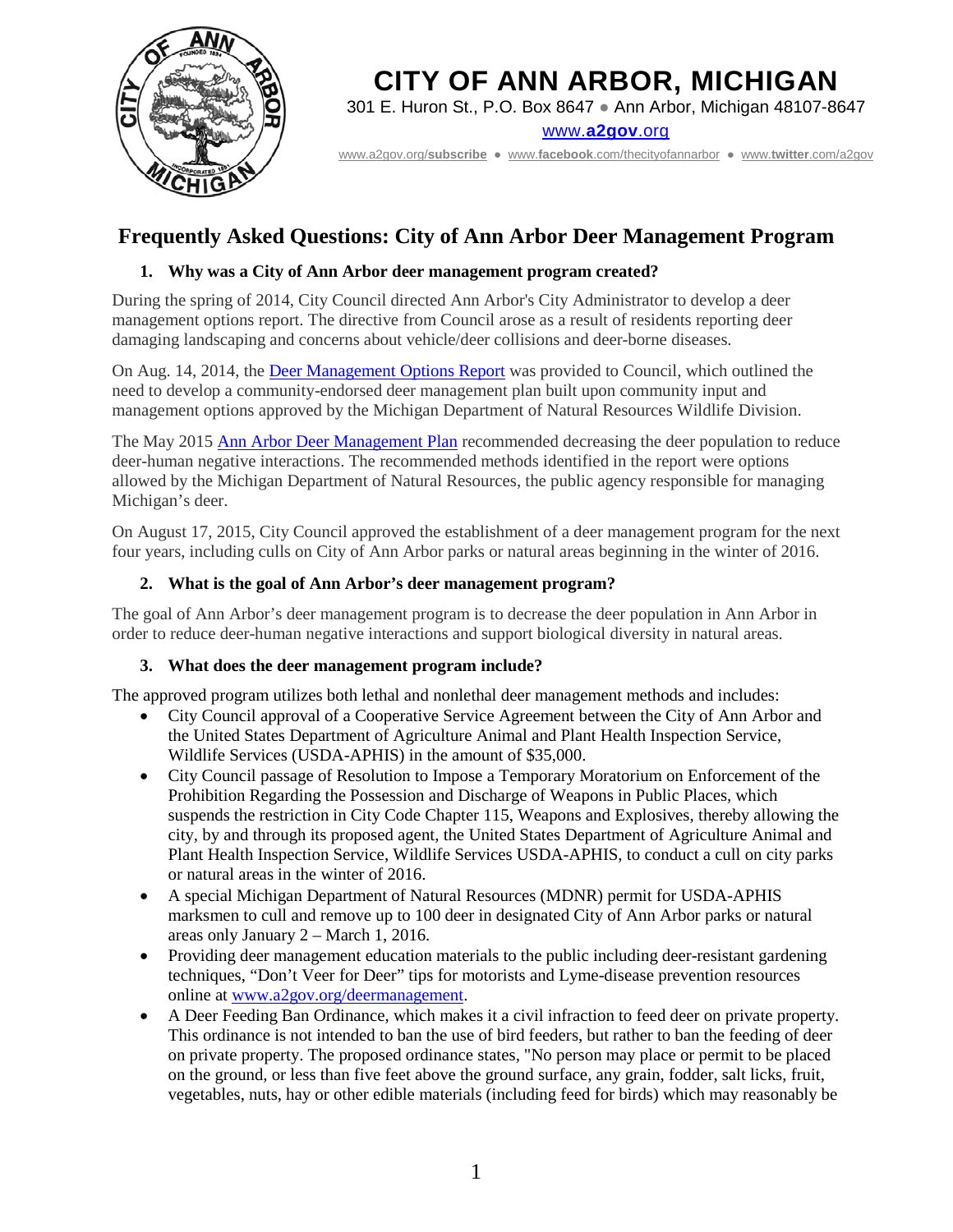

301 E. Huron St., P.O. Box 8647 ● Ann Arbor, Michigan 48107-8647

www.**[a2gov](http://www.a2gov.org/)**.org

[www.a2gov.org/](http://www.a2gov.org/subscribe)**subscribe** ● www.**facebook**[.com/thecityofannarbor](http://www.facebook.com/thecityofannarbor) ● www.**twitter**[.com/a2gov](http://www.twitter.com/a2gov)

expected to result in deer feeding, unless such items are screened or protected in a manner that prevents deer from feeding on them. Living fruit trees and other live vegetation shall not be considered as deer feeding."

• Continued exploration of a deer fertility control program via the Humane Society of the United States. The exploration of such a program will begin in 2016. Per Council resolution, "the City will work with local stakeholders, MDNR, willing institutions of higher education, and/or the Humane Society of the United States to design and, if practical and cost-effective, implement a doe sterilization and/or contraceptive program in areas where a deer cull is impermissible, unsafe, or ineffective, beginning in winter FY2017."

# **4. What does the deer management program not include?**

The City of Ann Arbor wants to note specifically that the Deer Management Program:

- Will not include culling more than 100 deer during the winter of 2016.
- Will not include culling deer on private property.
- Will not include allowing the discharge of firearms by hunters, residents or visitors at any time within city limits.

# **5. Why did city staff recommend contracting with USDA-APHIS to conduct the cull?**

Exceptional safety standards: USDA-APHIS has trained marksmen on staff, who also serve as instructors to train others. In fact, a number of organizations model their culling safety program on USDA-APHIS's safety program, such as the Federal Aviation Administration. They are an extremely professional and safe organization with the latest technologies available for carrying out a safe and effective cull, such as nightvision and thermal-imaging scopes.

Experience: The USDA-APHIS is experienced in performing safe culls in urban environments. They currently are performing culls in Meridian Township under contract with the MDNR to reduce the spread of Chronic Wasting Disease. USDA-APHIS staff has performed culls in several Michigan communities, including Big Rapids, Mount Pleasant, Grand Haven, Manistee, and Barton Hills. They also assisted the Huron Clinton Metro Parks in culling in their first year.

Cost effective: As a governmental agency, their financial goals are not to make a profit, but simply to cover their costs. They are also self-insured. All USDA-APHIS marksmen are USDA-APHIS employees, and most are biologists or specialists and are given rigorous special safety training on conducting the culls.

Experienced: USDA-APHIS is experienced in developing work plans that will meet Ann Arbor's deer management program needs. In addition, these work plans must comply with National Environmental Policy Act, Endangered Species Act and other applicable federal statutes. The USDA-APHIS will provide the City with an after-action report and any other information requested or required by the MDNR as part of the issued permit. This information will allow the City to better estimate the conditions and necessary budget for future culls if private marksmen are used in successive years.

# **6. Where and when will culls be conducted?**

Culls will be conducted by trained USDA-APHIS marksmen in designated parks in Wards 1 and 2 between Jan. 2 and March 1, 2016. The following parks and nature areas have been identified as sites and will be closed for all purposes Monday through Friday evenings from 4 p.m. to 7 a.m. the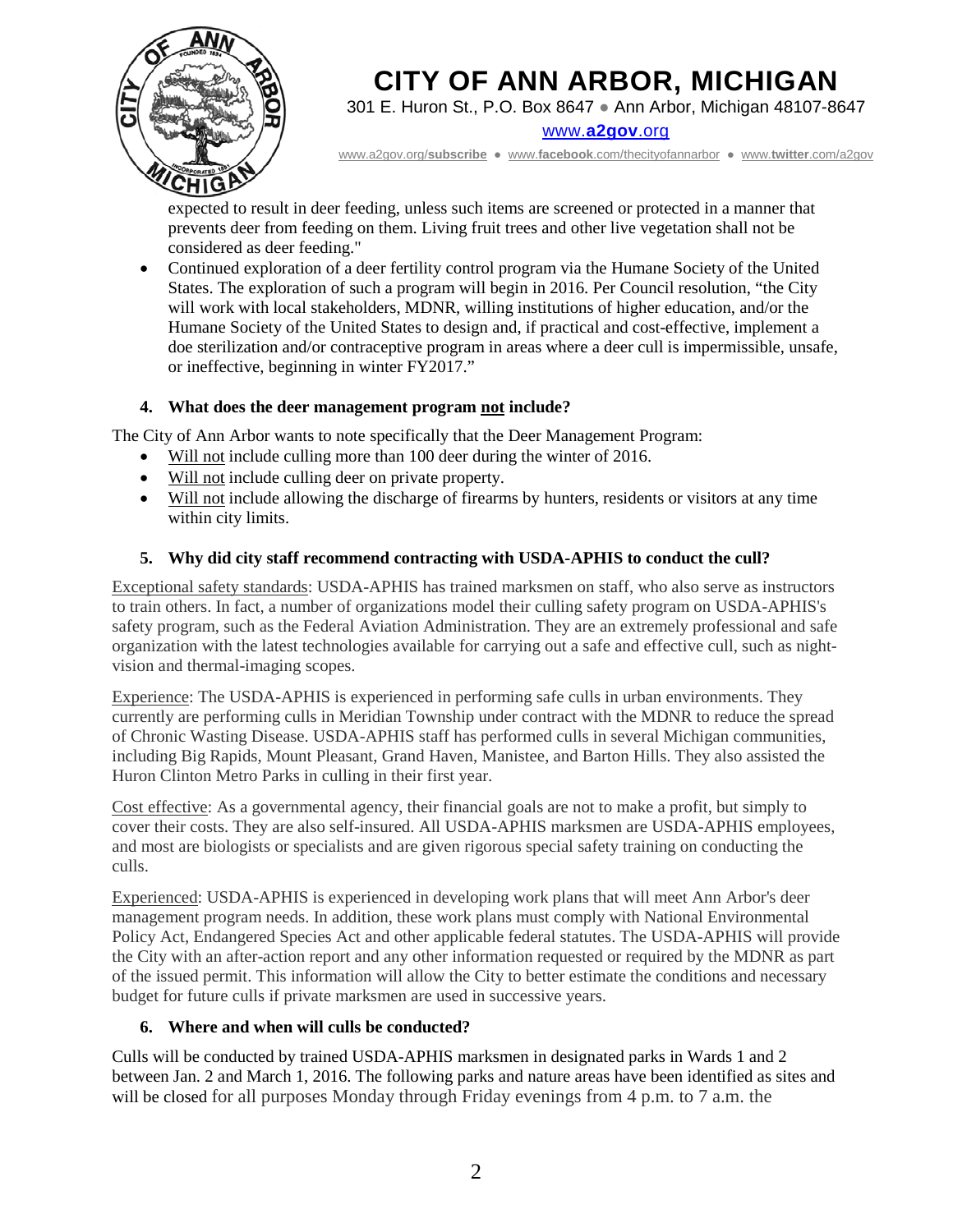

301 E. Huron St., P.O. Box 8647 ● Ann Arbor, Michigan 48107-8647

www.**[a2gov](http://www.a2gov.org/)**.org

[www.a2gov.org/](http://www.a2gov.org/subscribe)**subscribe** ● www.**facebook**[.com/thecityofannarbor](http://www.facebook.com/thecityofannarbor) ● www.**twitter**[.com/a2gov](http://www.twitter.com/a2gov)

following morning until March 1, 2016**.** All parks will remain open during regular hours on Saturdays and Sundays, which means parks are open all day Saturday and all day Sunday. Designated parks do not close until Monday at 4 p.m.

- 1. Barton Nature Area
- 2. Bird Hills Nature Area
- 3. Black Pond Woods Nature Area
- 4. Bluffs Nature Area
- 5. Cedar Bend Nature Area
- 6. Furstenberg Nature Area
- 7. Huron Parkway Nature Area
- 8. Kuebler Langford Nature Area
- 9. Leslie Park Golf Course
- 10. Leslie Woods Nature Area
- 11. Olson Park [The dog park will remain open during regular hours.]
- 12. Ruthven Nature Area
- 13. South Pond Nature Area
- 14. Stapp Nature Area

USDA and city staff worked together to identify cull sites based upon specific criteria including:

- Public safety
- Size and shape of the city-owned property
- Terrain
- Surrounding land-use and housing density
- Proximity to neighbors
- Ease of access
- Attractiveness of the location for deer

# **7. When are the designated parks closed?**

Due to these deer cull activities and to ensure safety, 14 City of Ann Arbor parks and nature areas are closed for all purposes Monday through Friday evenings from 4 p.m. to 7 a.m. the following morning until March 1, 2016**.** All parks will remain open during regular hours on Saturdays and Sundays, which means parks are open all day Saturday and all day Sunday. Designated parks do not close until Monday at 4 p.m.

# **8. What is a cull?**

Culling refers to the act of killing wildlife by firearm or bow. Per the MDNR permit, deer culls will be conducted in Ann Arbor in designated parks and nature areas using firearms.

# **9. How were citizens notified of cull locations?**

It's important to note that safety is our top priority. The deer will be culled by highly experienced USDA-APHIS marksmen who are specially trained to conduct culls in urban settings with precision, accuracy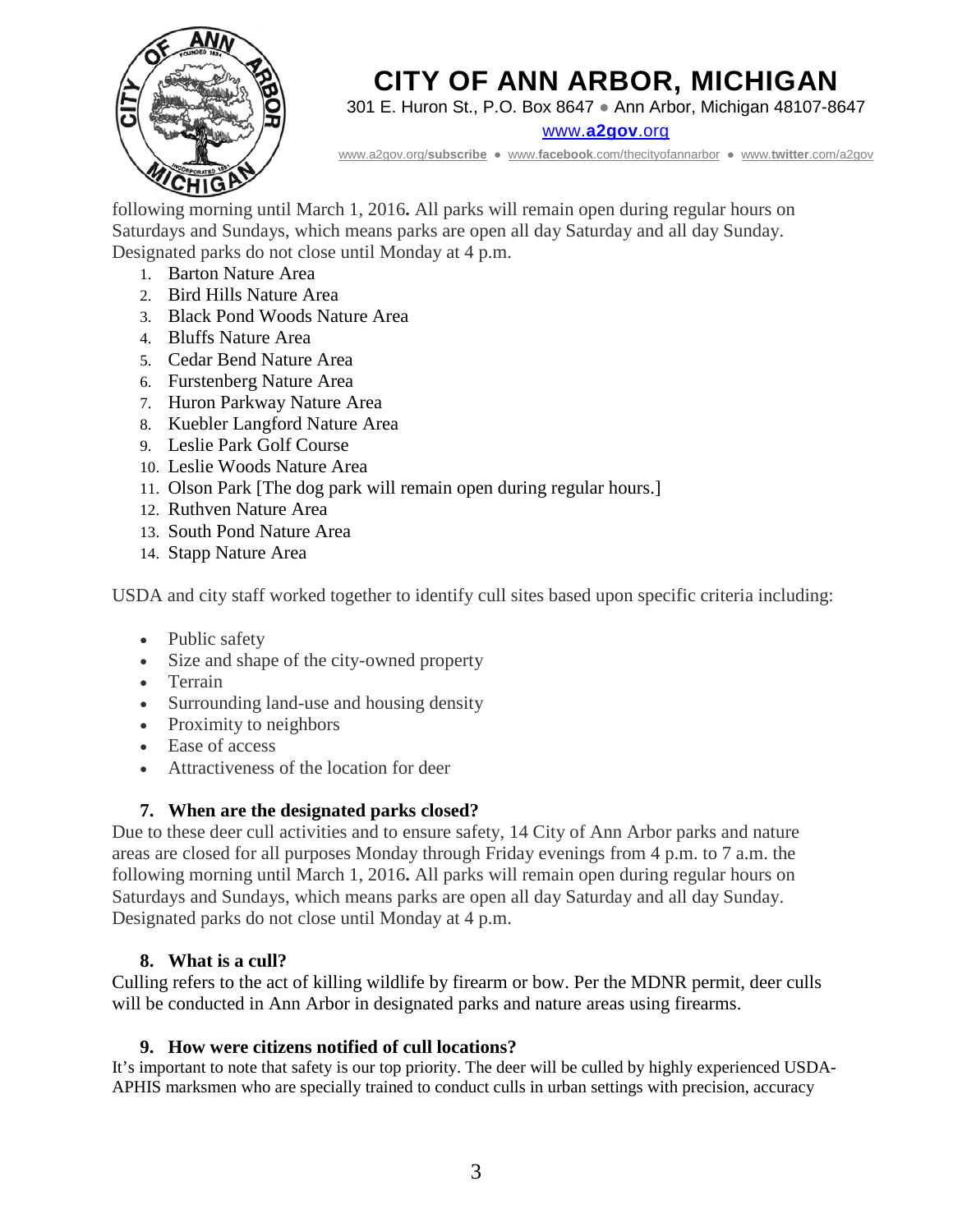

301 E. Huron St., P.O. Box 8647 ● Ann Arbor, Michigan 48107-8647

www.**[a2gov](http://www.a2gov.org/)**.org

[www.a2gov.org/](http://www.a2gov.org/subscribe)**subscribe** ● www.**facebook**[.com/thecityofannarbor](http://www.facebook.com/thecityofannarbor) ● www.**twitter**[.com/a2gov](http://www.twitter.com/a2gov)

and safety as their top priorities. The city has informed residents of potential cull locations in parks and nature areas via a variety of communication channels including:

- Signage, including Spanish and Chinese, at the identified park and nature area entrances
- Postcards to residents located near the identified parks and nature areas
- Media Releases
- Ads in print media
- Resident newsletter articles
- Email notifications (subscribe at [www.a2gov.org/deermanagement,](http://www.a2gov.org/deermanagement) "email notifications" section)
- Social Media
- City of Ann Arbor website and deer management project webpage updates
- Community Television Network
- Direct email to all registered neighborhood associations
- AAPS and UM notifications

#### **10. Why will the cull be conducted in Wards 1 and 2 only?**

The City of Ann Arbor completed two aerial surveys of the deer population on February 10, 2015, and March 6, 2015. The first survey counted 116 deer and the second survey counted 168 deer. Deer aerial surveys should not be considered a census or indicator of heard density, but simply a count that occurs at one moment in time and the estimate of how many deer were not seen is unknown. The aerial survey findings were consistent between the two surveys, which indicated the majority of deer in Ann Arbor are largely located in Wards 1 and 2. The population concentration of deer in Wards 1 and 2 also was corroborated by A2 Open City Hall survey results, resident public comments during two public meetings and numerous resident emails and photos submitted to city staff noting an increase in deer sightings and garden and property damage in those wards.

#### **11. How will safety be ensured during City of Ann Arbor culls?**

Safety is the top priority. The deer cull will be performed by highly experienced USDA-APHIS marksmen who are specially trained to conduct a cull in an urban setting with precision, accuracy and safety as top priorities.

USDA-APHIS personnel:

- Practice a principle of "SHE" safe, humane, effective
- Are experienced in a wide variety of wildlife damage and disease issues, including deer removal in urban and other sensitive areas
- Must pass stringent firearms safety and proficiency qualifications before using firearms, and requalify regularly
- Are trained and equipped with the latest tools and techniques to reduce disturbance and allow for efficient and safe deer removal
- Can commit full time and attention to accomplishing established goals
- Are trained on proper single shot selection to effectively and humanely take deer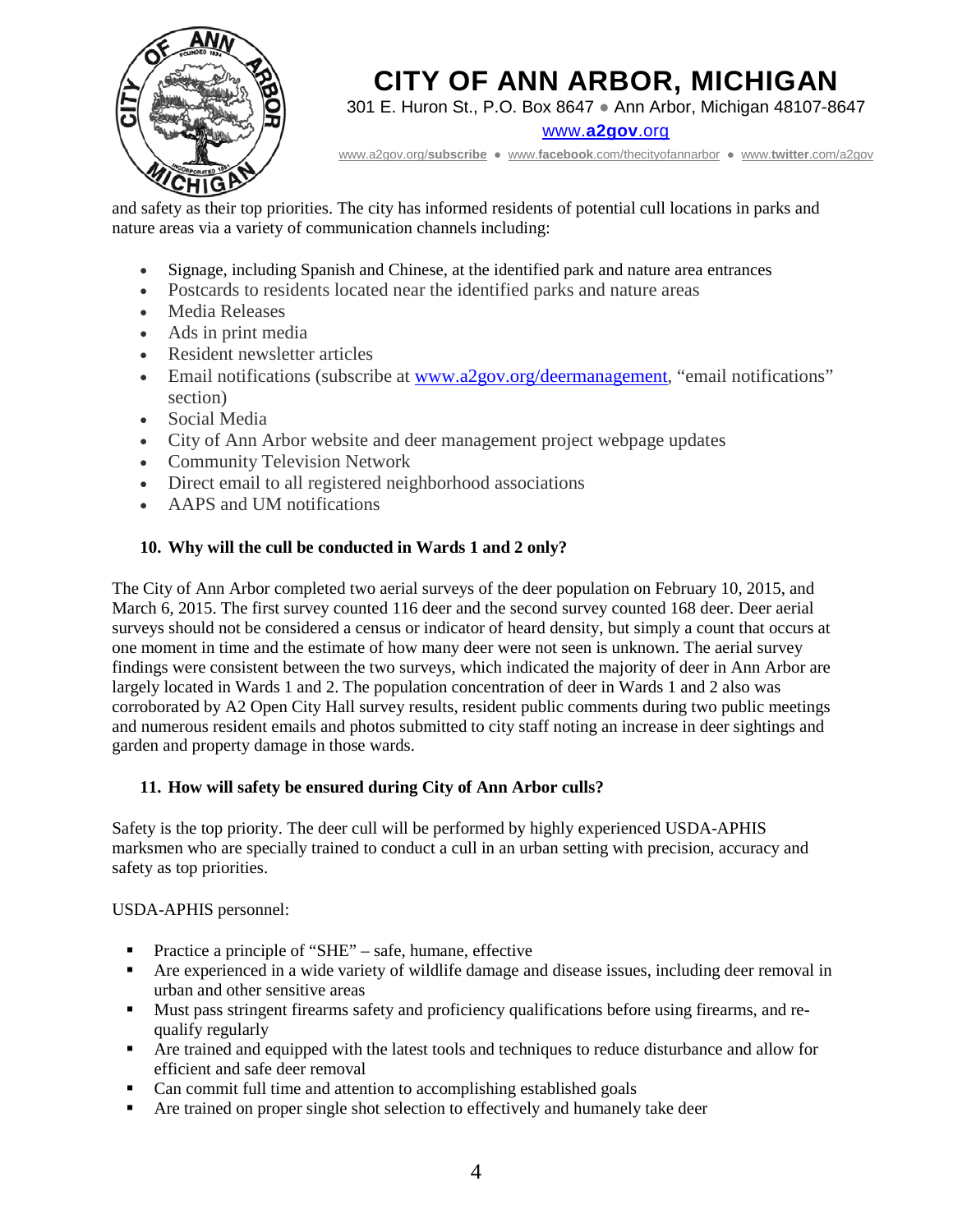

301 E. Huron St., P.O. Box 8647 ● Ann Arbor, Michigan 48107-8647

www.**[a2gov](http://www.a2gov.org/)**.org

[www.a2gov.org/](http://www.a2gov.org/subscribe)**subscribe** ● www.**facebook**[.com/thecityofannarbor](http://www.facebook.com/thecityofannarbor) ● www.**twitter**[.com/a2gov](http://www.twitter.com/a2gov)

- Are trained Wildlife Biologists and Wildlife Specialists, most with educational backgrounds in Wildlife or Natural Resources management
- Must complete comprehensive background checks and drug testing prior to employment

# **12. What happens to the venison?**

Per the MDNR special permit, the deer must be processed and the venison donated to a local food bank. The 1,817 pounds of venison donated to Food Gatherers is equivalent to 1,514 meals.

#### **13. How was public input sought before the approval of Ann Arbor's deer management program?**

From November 2014 to August 2015, numerous deer management outreach methods were utilized by City staff, including an A2 Open City Hall online survey, three public meetings, numerous stakeholder interviews, Community Television Network cablecasts, media releases, social media posts, email notifications and public hearings. These outreach methods helped city staff to learn more about the deer population and residents' experiences to develop a recommended deer management plan for City Council consideration in August 2015. The plan aimed to answer the following questions:

- What should be the goal of the deer management program?
- What would be the deer management area?
- What is the preferred deer management method(s)?

The Ann Arbor Deer Management Plan recommends decreasing the deer population in Wards 1 and 2 to reduce deer-human negative interactions and support biological diversity in natural areas. The recommended methods included in the deer management recommendation report were among options allowed by the Michigan Department of Natural Resources, the public agency responsible for managing Michigan's deer.

#### **14. When will nonlethal deer management options be implemented?**

The approved deer management program utilizes both lethal and nonlethal deer management methods. Per Council direction, city staff will continue to explore a deer fertility control program via the Humane Society of the United States. The exploration of such a program will begin in 2016. Per Council resolution, "the City will work with local stakeholders, MDNR, willing institutions of higher education, and/or the Humane Society of the United States to design and, if practical and cost-effective, implement a doe sterilization and/or contraceptive program in areas where a deer cull is impermissible, unsafe, or ineffective, beginning in winter FY2017." Any nonlethal deer management plan would need MDNR approval prior to implementation.

#### **15. What happens if someone disregards a park's closure?**

Violations of park rules are evaluated on a case by case basis. In the case of deer management activities, safety is the city's No. 1 priority and Ann Arbor Police will respond accordingly to individuals who violate park closures. Designated parks and nature areas are closed for all purposes Monday through Friday evenings from 4 p.m. to 7 a.m. the following morning Jan. 2 - March 1, 2016**.** All parks will remain open during regular hours on Saturdays and Sundays, which means parks are open all day Saturday and all day Sunday. Designated parks do not close until Monday at 4 p.m.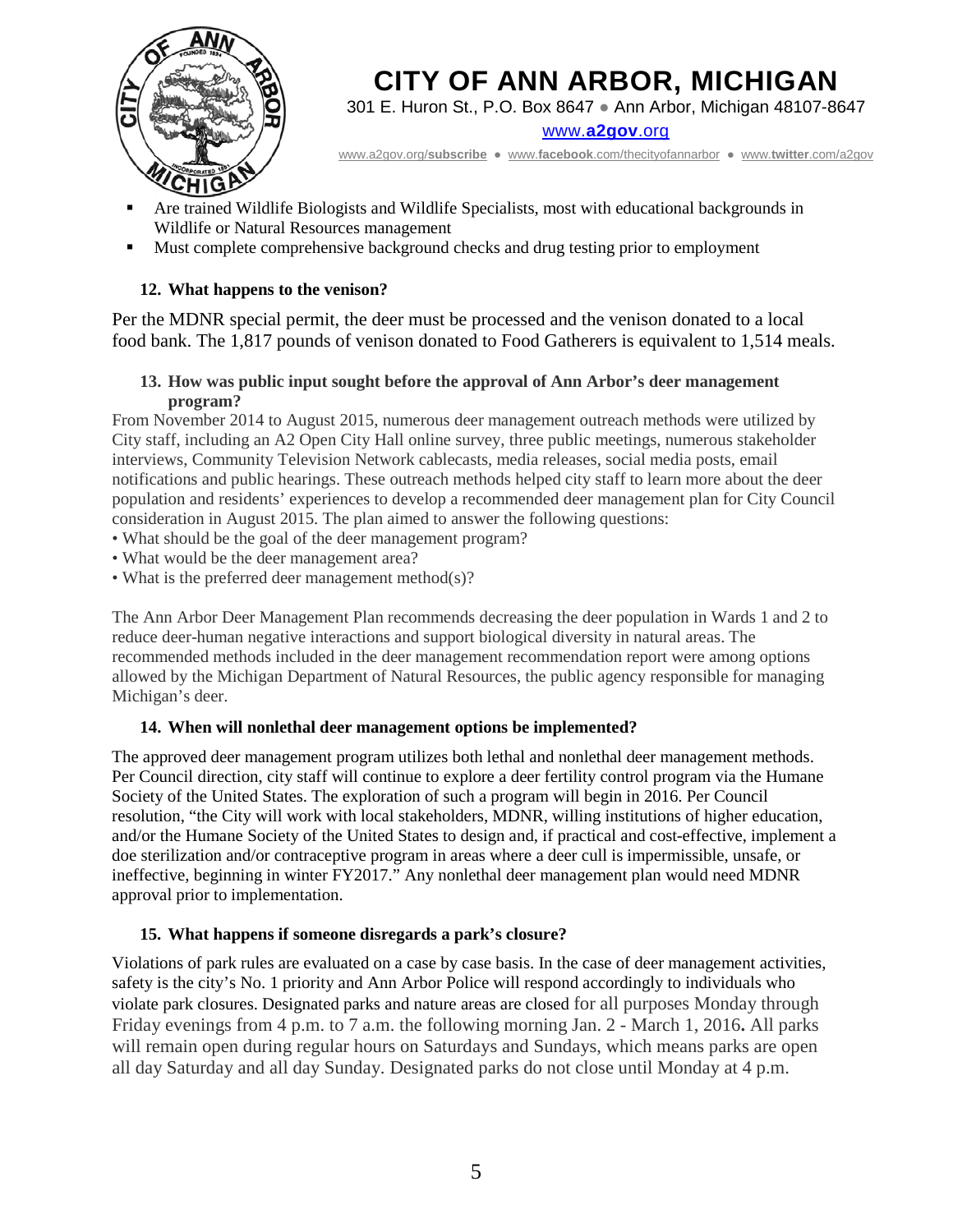

301 E. Huron St., P.O. Box 8647 ● Ann Arbor, Michigan 48107-8647

www.**[a2gov](http://www.a2gov.org/)**.org

[www.a2gov.org/](http://www.a2gov.org/subscribe)**subscribe** ● www.**facebook**[.com/thecityofannarbor](http://www.facebook.com/thecityofannarbor) ● www.**twitter**[.com/a2gov](http://www.twitter.com/a2gov)

#### **16. Who authorized the park closures?**

Chapter 39 of the Ann Arbor City Code, Section 3:3 authorizes park closures by the Community Services Area Administrator, Public Services Area Administrator or designee. The Community Services Area Administrator authorized designated parks to be closed for all purposes during specific times from Jan. 2 to March 1, 2016 to ensure safety during deer management activities.

#### **17. Will walking and biking trails be closed in designated parks?**

Safety is the city's No. 1 priority during deer management activities. All walking and biking trails will be closed within designated parks however, per Council resolution all parks through which the border-toborder trail is constructed will remain open, which includes Argo and Bandemer Parks.

#### **18. Will the border-to-border trail remain open?**

Yes, per Council resolution "all parks through which the boarder-to-border trail is constructed will remain open, and a deer cull will not be conducted in those parks. That certain parks shall not be used for a cull because of their value to the community for unduplicatable transit and recreation (Olson dog park, Argo park and Argo cascades and Bandemer Park."

#### **19. Did the MDNR approve the city's permit application?**

Yes, the MDNR issued the city a permit on Dec. 23, 2015. The permit is available on the City's Deer [Management website.](http://www.a2gov.org/departments/community-services/Documents/mdnrpermit12232015.pdf) The permit was issued for Jan. 2 – March 1, 2016 and includes the restriction that shooting may not occur within 150 yards (450 feet) of an occupied dwelling unless written consent is obtained.

#### **20. Was a lawsuit filed against the city related to deer cull activities?**

Yes, two lawsuits have been filed. One lawsuit was filed in federal court against federal, state and local officials. On January 11, 2016, a U.S. District Court Judge denied a request for an injunction, which would have temporarily halted the City of Ann Arbor's planned cull during litigation proceedings. While the Judge did not dismiss the lawsuit, he did order the plaintiffs to amend their complaint within a week and articulate the basis for federal jurisdiction. Thereafter, the City Attorney's Office and the attorneys for the state and federal officials will have 21 days to respond to the amended complaint. After the city, state and federal officials respond, likely with requests to dismiss the lawsuit, the plaintiffs will have 14 days to respond. During this process, Ann Arbor can legally proceed with cull operations as planned.

On Monday, January 25, 2016, a second lawsuit was filed against the City in Washtenaw County Circuit Court- *Daniels –v- City of Ann Arbor*. As part of this lawsuit, the plaintiff sought a preliminary injunction against the City to stop the deer cull, and the Court ordered the parties to appear for a hearing on that request on Thursday, January 28, 2016. The City filed a response to the court in writing opposing the preliminary injunction, and thereafter plaintiff withdrew her request late on Wednesday, January 27, 2016. In February, the lawsuit was dismissed.